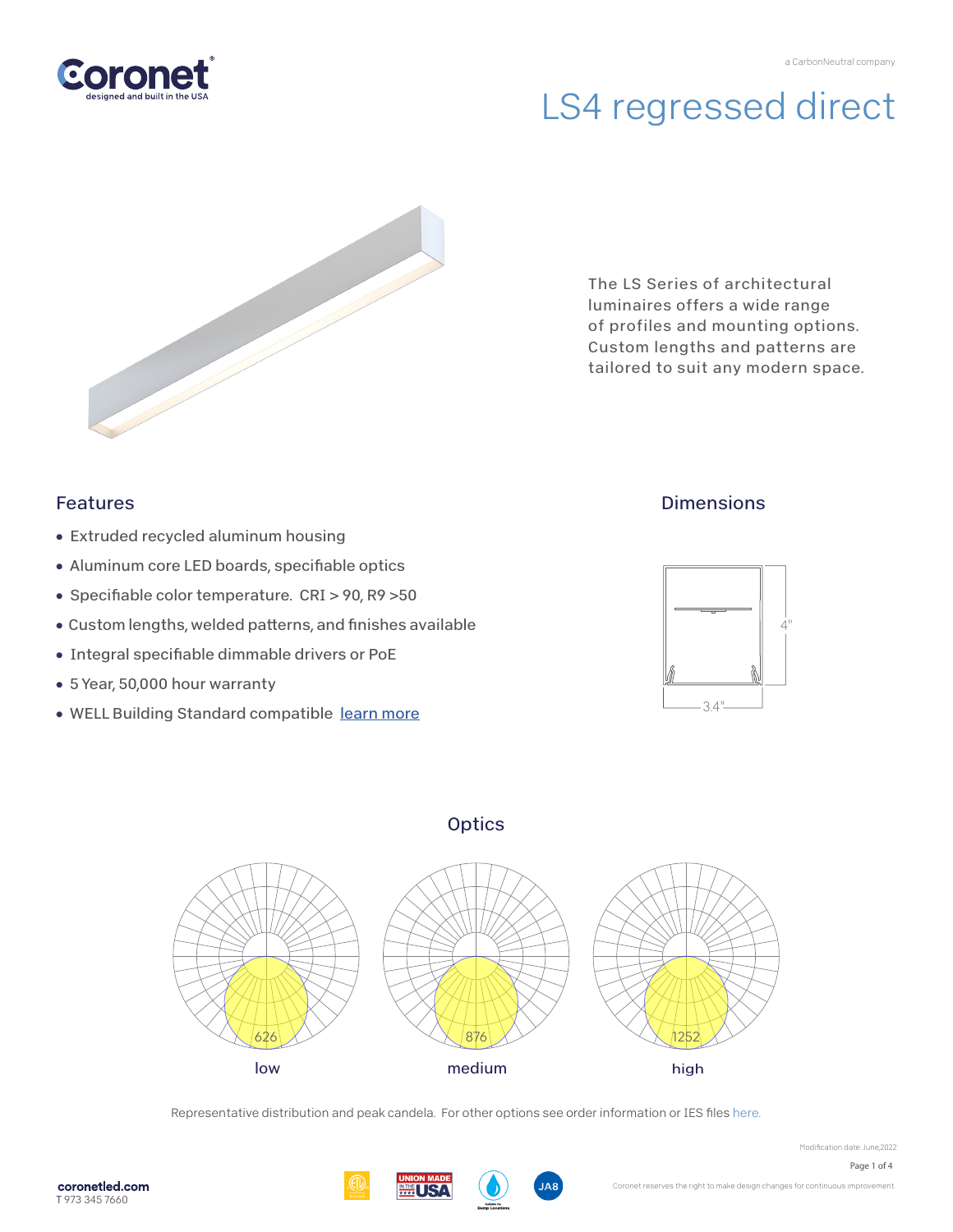

# LS4 regressed direct

### Ordering Information



Example:

LS4RG - 8 - 35 - MED - UNV - DB - W - AC - FL - CCS - DAYCKT - NA

| <b>Fixture ID</b><br>$\mathbf{1}$                  | Length<br>$\overline{2}$                                                                                                                                                                                                                                                                                                                                                                                                                                                                                                                                                                                                                              | <b>Color Temperature</b><br>3                                                                                                                                                                                                                                                                                                                                                                                                                                | Output<br>4                                                                                                                                                                                                                                                                   |
|----------------------------------------------------|-------------------------------------------------------------------------------------------------------------------------------------------------------------------------------------------------------------------------------------------------------------------------------------------------------------------------------------------------------------------------------------------------------------------------------------------------------------------------------------------------------------------------------------------------------------------------------------------------------------------------------------------------------|--------------------------------------------------------------------------------------------------------------------------------------------------------------------------------------------------------------------------------------------------------------------------------------------------------------------------------------------------------------------------------------------------------------------------------------------------------------|-------------------------------------------------------------------------------------------------------------------------------------------------------------------------------------------------------------------------------------------------------------------------------|
| LS4RG                                              | $\overline{2}$<br>2ft<br>4<br>4 ft<br>8<br>8 ft<br>$X'$ - $X''$<br>Specify Length<br>Pattern (Consult Factory)<br><b>PAT</b><br>'Precision lengths may be specified to the nearest 1/8"                                                                                                                                                                                                                                                                                                                                                                                                                                                               | 27<br>2700K/90 CRI<br>30<br>3000K/90 CRI<br>35<br>3500K/90 CRI<br>4000K/90 CRI<br>40<br>50<br>5000K/90 CRI<br><b>WD</b><br>Warm Dim 2200K-3000K<br>TW <sup>2</sup><br>Tunable White 2700K-6500K<br>RGBW30 <sup>3</sup> RGB +white, 3000k<br>RGBW35 <sup>3</sup> RGB +white, 3500k<br>RGBW40 <sup>3</sup> RGB +white, 4000k<br>Must use WD10 driver.<br>.<br>"Must use TW10 or PSQdriver.<br>"Must use remote DMX driver. <b>"High" output not available.</b> | LOW<br>Low output<br><b>MED</b><br>Medium output<br>High output<br><b>HIGH</b><br>Custom output <sup>1</sup><br><b>CUST</b><br>consult factory                                                                                                                                |
| 5<br>Voltage                                       | <b>Driver</b><br>6                                                                                                                                                                                                                                                                                                                                                                                                                                                                                                                                                                                                                                    | $\overline{7}$<br><b>Finish</b>                                                                                                                                                                                                                                                                                                                                                                                                                              | 8<br><b>Mounting</b>                                                                                                                                                                                                                                                          |
| Universal (120/277V)<br><b>UNV</b><br>347V<br>347V | <b>DB</b><br>Standard 0-10V1%<br><b>DB.1%</b><br>$0-10V$ $01%$<br>ELV <sup>2</sup><br>Reverse Phase 1% (120V only)<br>TRI <sup>2</sup><br>Forward phase (120V only)<br>Lutron Digital EcoSystem<br>LDE1<br>JA8 compliant 1% dimming<br>JA8<br><b>DALI</b><br>DALI-2 Driver<br>Power over ethernet.<br>PoE<br>2 ch, 0-10V for tunable white.<br><b>TW10</b><br>0-10V Warm Dim<br><b>WD10</b><br>Lutron T-Series 2-channel 1%<br><b>PSQ</b><br>for tunable white<br><b>DMX512</b><br>DMX <sup>1</sup><br><sup>1</sup> Set to default address 001. RDM capable. Contact us for other<br>addressing needs. All DMX drivers provided in remote enclosuers. | W<br>White<br>Black<br><b>BLK</b><br>CC <sup>1</sup><br>Custom Color<br><b>CWF</b><br>Custom Wood Finish<br>'Custom Color. See finish options here.<br>White SJ cord and canopy provided; for other requests, see<br>section 12 to specify.                                                                                                                                                                                                                  | Aircraft Cable (50")<br>AC<br>AC3.5<br>3.5" canopy + jbox adaptor1<br>Surface Mount<br>SM<br>Wall Mount<br><b>WM</b><br>PS-X<br>Pendant Stem<br>(12'', 18'', 24'', 36'', 48'')<br>'Adaptor must be mudded-in<br>White stems and canopy provided unless otherwise specified in |
| Must use DB Driver                                 | <sup>2</sup> For compatible dimmers, click here.                                                                                                                                                                                                                                                                                                                                                                                                                                                                                                                                                                                                      |                                                                                                                                                                                                                                                                                                                                                                                                                                                              | options (section 12).                                                                                                                                                                                                                                                         |
| <b>Optics</b><br>9                                 | <b>Sensors/Controls</b><br>10                                                                                                                                                                                                                                                                                                                                                                                                                                                                                                                                                                                                                         | <b>Circuit</b><br>11                                                                                                                                                                                                                                                                                                                                                                                                                                         | <b>Options</b><br>12                                                                                                                                                                                                                                                          |
| Flat Diffuser<br>FL.                               | <b>NA</b><br>None<br><b>ACM</b><br>Acuity nLight Module Only<br>Casambi Module<br>CCS<br>Consult factory for other options.                                                                                                                                                                                                                                                                                                                                                                                                                                                                                                                           | <b>NA</b><br>None<br><b>EM120V</b><br><b>Emergency Pack</b><br><b>EM277V</b><br><b>Emergency Pack</b><br><b>EMCKT</b><br><b>Emergency Circuit</b><br>Daylight Circuit<br><b>DAYCKT</b>                                                                                                                                                                                                                                                                       | <b>NA</b><br>None<br>CAN-X<br>$Canopy + color$<br>$SI-X^2$<br>$SI$ Cord + color<br>White SJ cord and canopy provided: use above nomenclature for<br>other requests<br><sup>2</sup> See finish options here.                                                                   |

### **Performance**

| Output <sup>1</sup> |    | Watts/ft Lumens/ft |
|---------------------|----|--------------------|
| Low                 | 5  | 371                |
| Medium              |    | 520                |
| High                | 10 | 743                |

'Based on a typically configured 90 CRI, 3500K luminaire using one driver.

Custom outputs available. Please consult factory. For 4000K multiply by 1.05; for 3000K 0.96; for 2700K, 0.92.

### Technical Information



clic[k here o](https://coronetled.com/warranty-technical-info/)r scan QR code

Wiring diagrams, PoE and sensor details

Modification date: June, 2022

Page 2 of 4







Coronet reserves the right to make design changes for continuous improvement.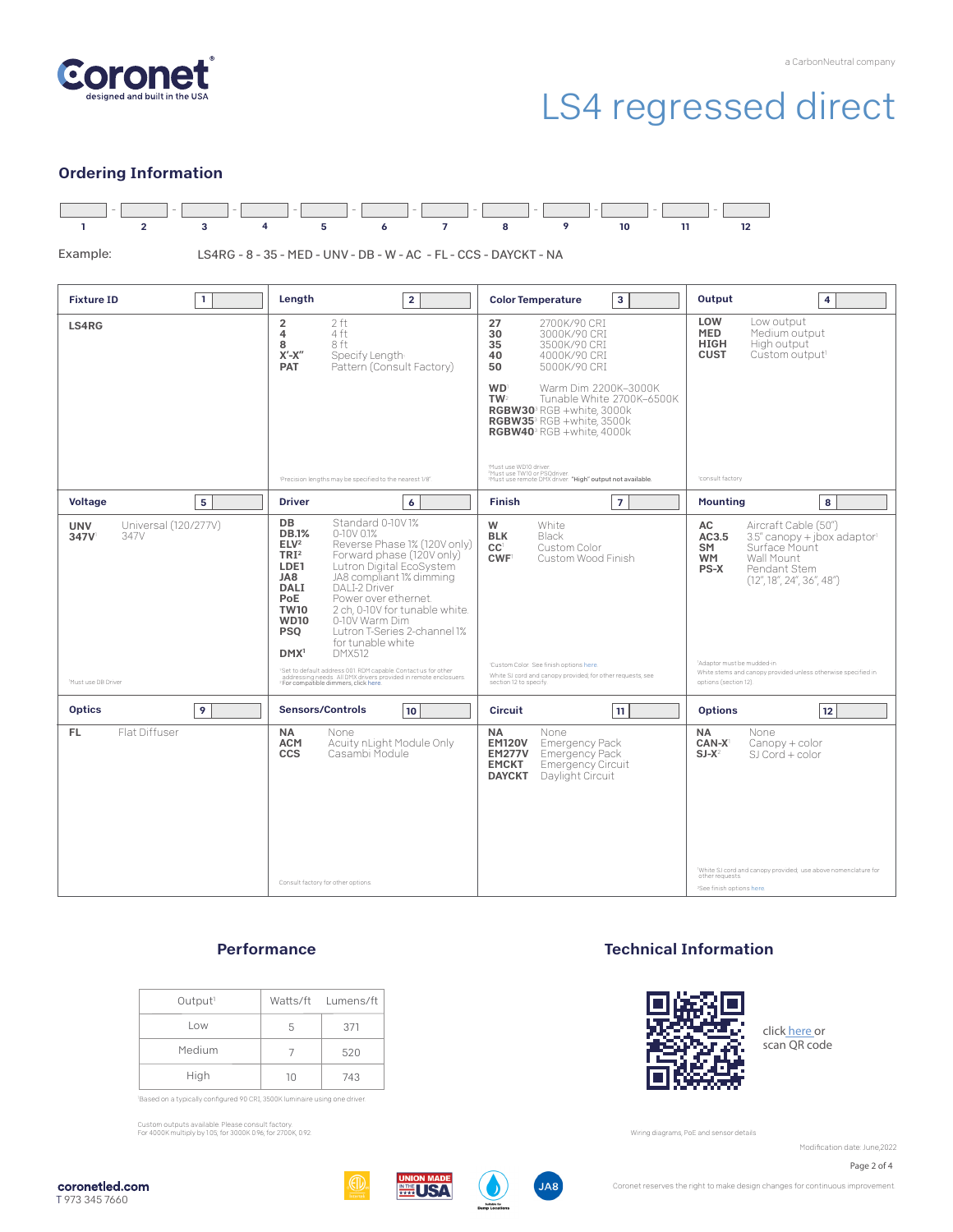

#### Drivers & Electrical

Integral drivers\* with 0-10V Dimming standard. Several other driver options available; see ordering information. \*DMX drivers are provided in remote enclosures.

#### Sensors & Controls

Sensors are installed on an aluminum plate adjacent to the luminaire lens<sup>1</sup>. Coronet remains agnostic in our approach to sensors and control systems; our fixtures are compatible with most systems offered.

1Not applicable to indirect only models. Consult factory.

#### Emergency Back-Up

For fixtures three-feet or longer, a 4W integral emergency driver may be wired to 4ft sections. 7W, 10W, and 12W drivers are also available (not all integral; consult factory). Emergency circuits for use with building generators are also available.

#### PoE (Power over Ethernet)

Compatible with virtually all PoE systems including Molex Coresync, Igor, Smartengine, Platformatics, and NuLED SPICEbox. Consult Factory for systems not listed, See [here f](https://coronetled.com/warranty-technical-info/)or more info.

#### Finishes

All luminaires are finished in high quality polyester powder coating. Our standard color is white. Any RAL color may be specified.

### Weight

5 lbs per foot

#### **Patterns**

Featuring illuminated welded corners and angles. Consult factory for custom designs and elevations.



# LS4 regressed direct

#### **Optics**

Extruded satin acrylic lenses provide excellent diffusion, high transmission, and no LED imaging.

#### Construction

Housings are extruded premium, recycled aluminum. Individual fixtures are available up to 12' long and may be specified as nominal or precision lengths. Precision lengths are supplied within 1/8" tolerance.

#### Joined Runs

Runs of any length may be specified and are comprised of multiple, factory-engineered, joined sections. Individually specified luminaires are not field joinable.



Representative joinery. For product specific details see installation guides or submittal drawings.